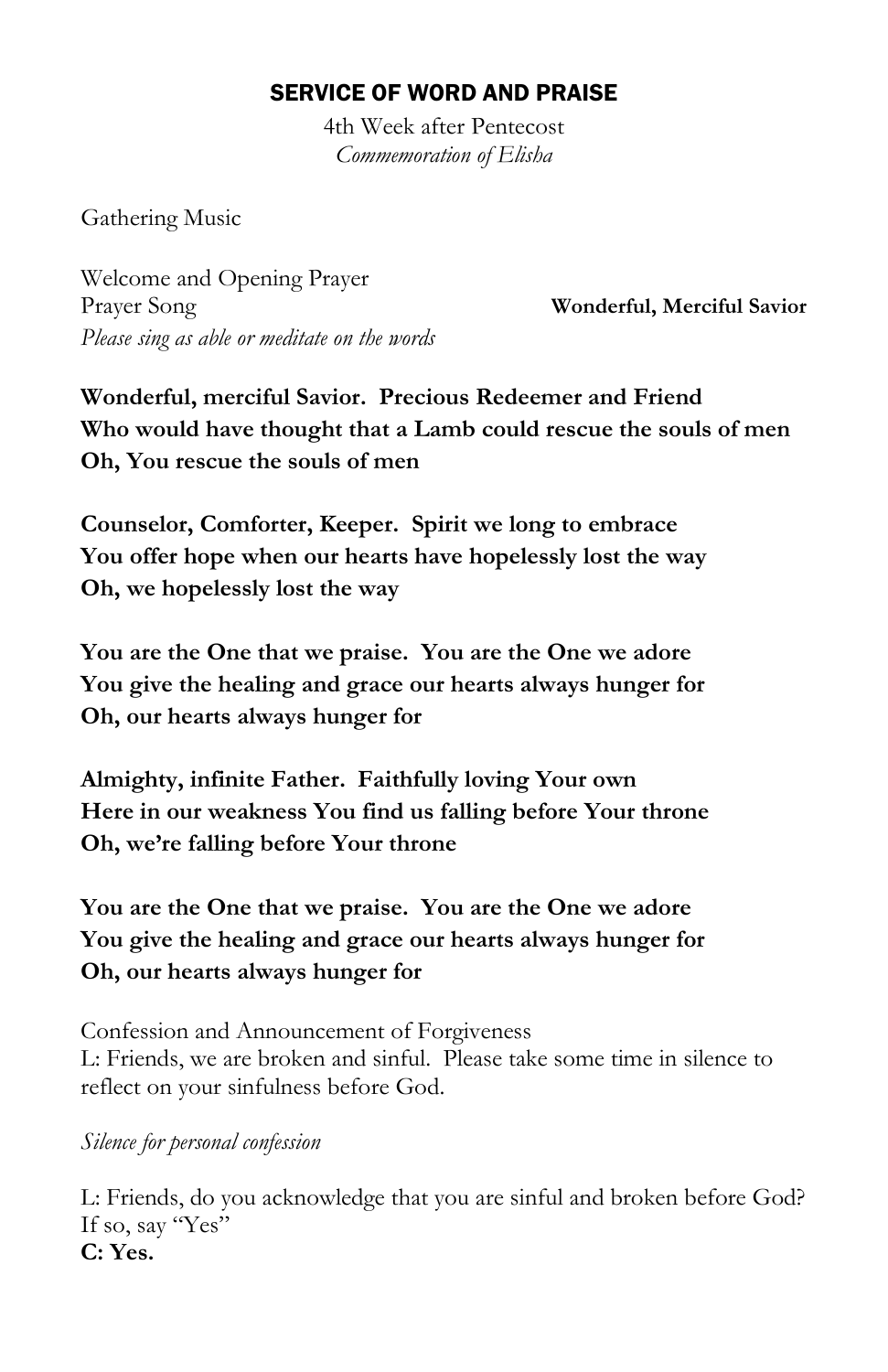L: Do you believe that Jesus came to earth, died for you to pay for your sins, and rose in victory over sin death and the devil? If so, say "Yes" **C: Yes.**

L: Then hear the good news! In the mercy of almighty God, Jesus Christ was given to die for us, and for His sake God forgives us all our sins. To those who believe in Jesus Christ He gives the power to become the children of God and bestows on them the Holy Spirit. May the Lord, who has begun this good work in us, bring it to completion in the day of our Lord Jesus Christ.

L: Let us stand and give thanks to God in our next song. *stand as able* **Response Song Man of Sorrows** 

*Please sing as able or meditate on the words*

**Man of sorrows, Lamb of God, by His own betrayed The sin of man and wrath of God has been on Jesus laid**

**Silent as He stood accused; beaten, mocked and scorned Bowing to the Father's will He took a crown of thorns**

**Oh, that rugged cross, my salvation, where Your love poured out over me**

**Now my soul cries out hallelujah, praise and honor unto Thee**

**Sent of heaven, God's own Son, to purchase and redeem And reconcile the very ones who nailed Him to that tree**

**Oh, that rugged cross, my salvation, where Your love poured out over me Now my soul cries out hallelujah, praise and honor unto Thee**

**Now my debt is paid, it is paid in full, by the precious blood that my Jesus spilled Now the curse of sin has no hold on me, whom the Son sets free, oh, is free indeed**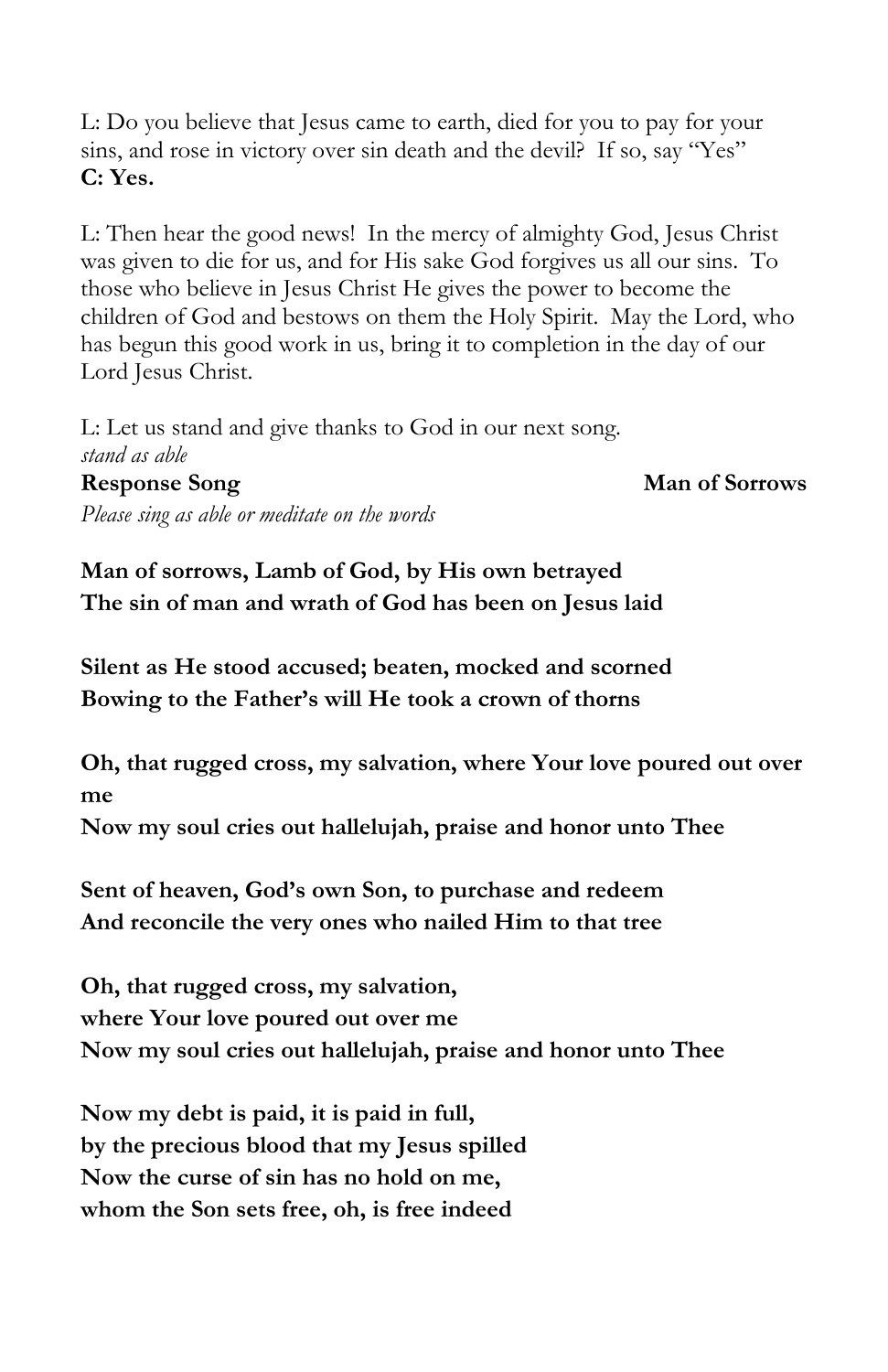**See the stone is rolled away, behold the empty tomb Hallelujah, God be praised, He's risen from the grave**

# **Oh, that rugged cross, my salvation, where Your love poured out over me Now my soul cries out hallelujah, praise and honor unto Thee**

Reading Mark 4:1-20

Communal Prayers

Homily

*Communal prayers allow the opportunity for the entire seminary community individually, and yet as one, to intercede for the church, the world, and all those in need. The intercessor will begin the prayers with the first three bids on page 265 and then offer additional bids. Then the assembly is invited to offer bids aloud. Please speak as loudly as possible so that all may hear. The bids are offered in the following fashion:*

*Intercessor: For. . . let us pray to the Lord;*

Assembly: Lord, have mercy.

Concluding Prayer *assembly prays together*

**Almighty God, you have given us grace at this time with one accord to make our common supplication to you; and you have promised through your most beloved Son that when two or three are gathered together in his Name you will be in the midst of them: Fulfill now, O Lord, these desires and petitions as may be best for us; granting us in this world knowledge of your truth, and in the age to come life everlasting; through Jesus Christ our Lord.** 

Amen. (Collect attributed to St. John Chrysostom)

Blessing

Sending Music